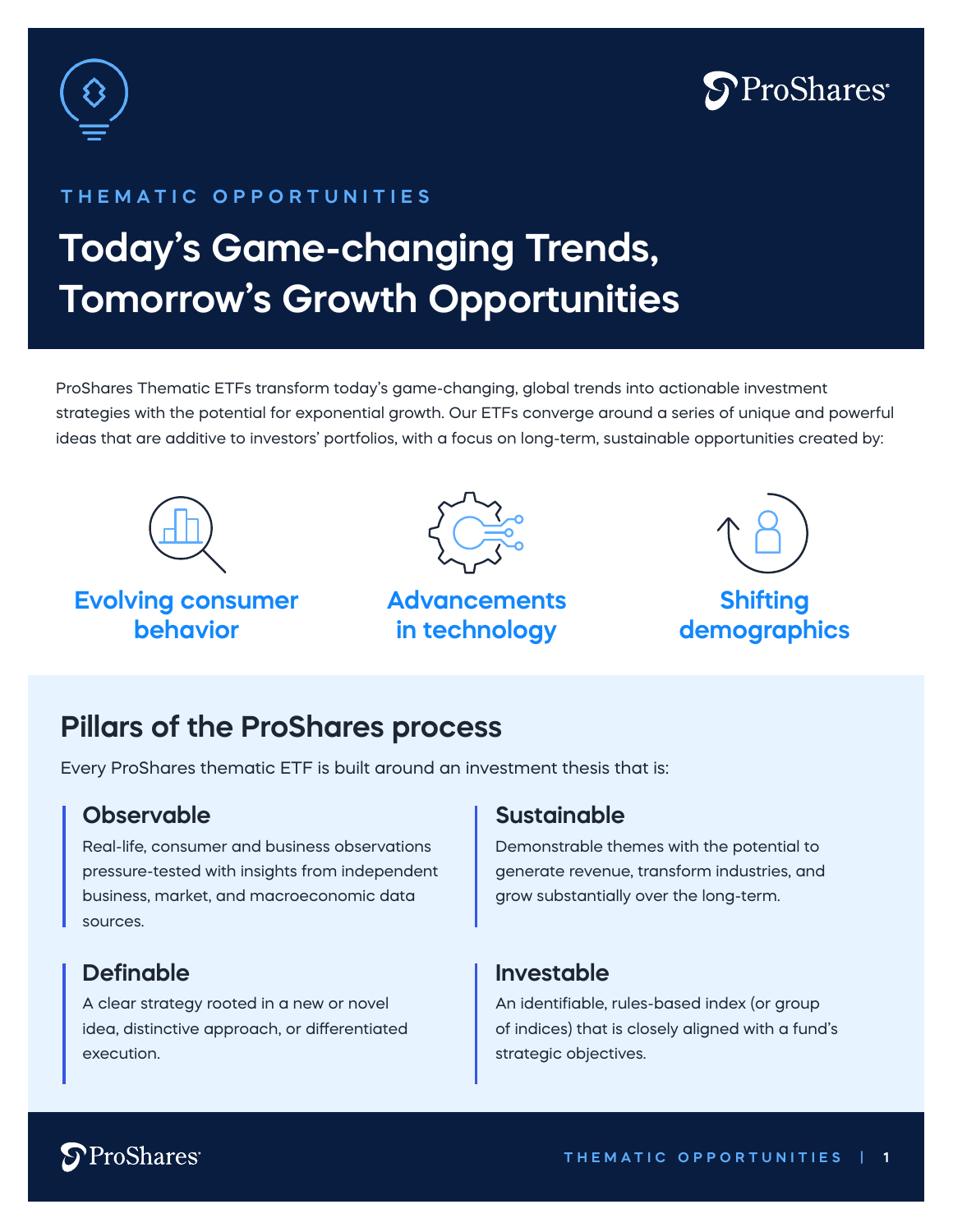# **Helping Investors Build Smarter Portfolios**

ProShares Thematic ETFs are part of the latest phase of the ETF revolution. Our funds are not constrained by style boxes and make cross-sector, cross-industry opportunities investable.



### **Understanding the ProShares Thematic ETF Universe**

ProShares Thematic ETFs make it easy and convenient for investors to get exposure to themes they care about, without the need to research and select single stocks. Among our themes:



**S**ProShares<sup>®</sup>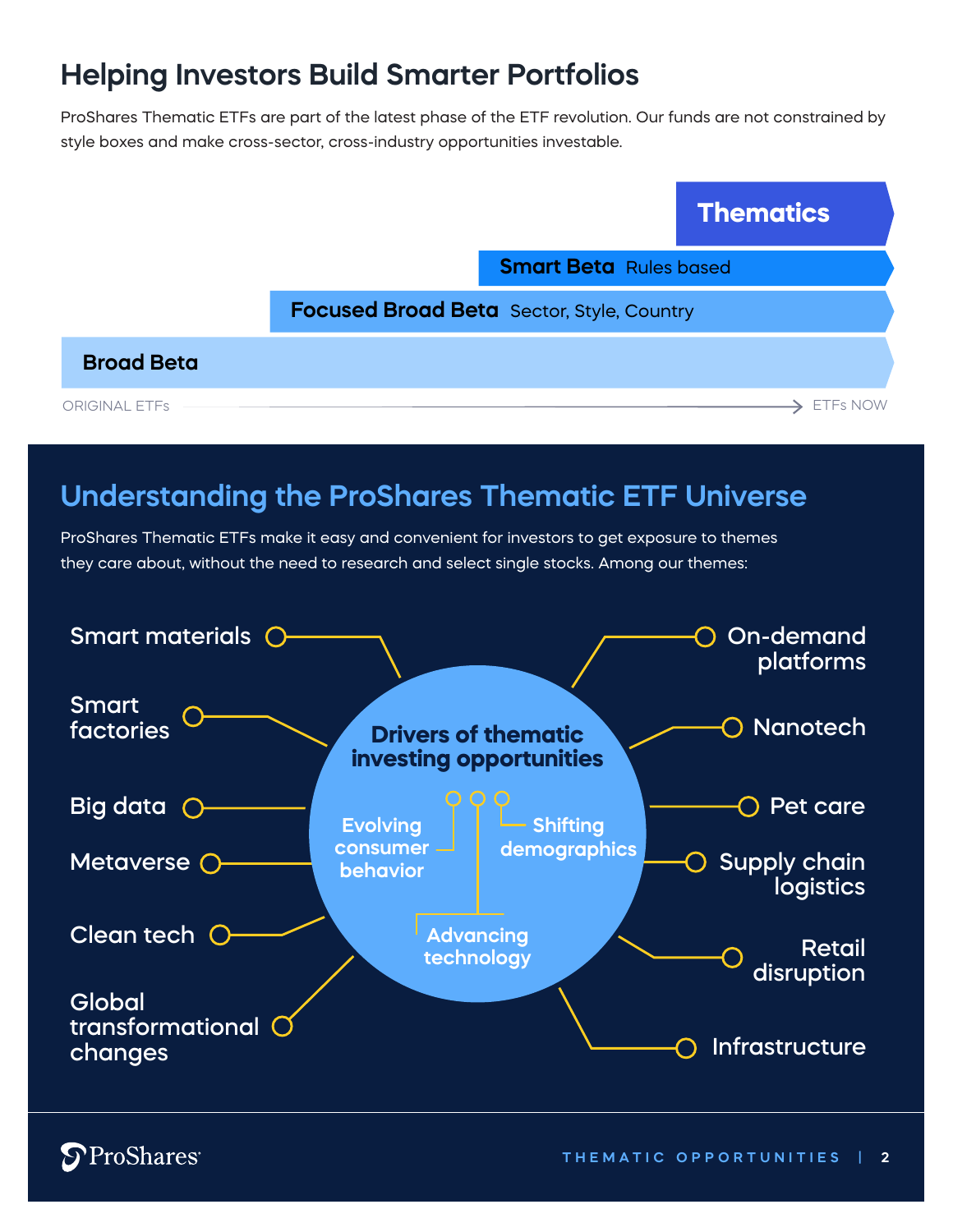# **The ProShares Lineup of Thematic ETFs**

ProShares has been at the forefront of the ETF revolution since 2006. We invite you to explore our lineup of ProShares thematic ETFs, and to visit us online at proshares.com.

### **Funds and descriptions**

| <b>TICKER</b> | <b>FUND</b>                                        | <b>ETF THEME</b>                                                                                                               |
|---------------|----------------------------------------------------|--------------------------------------------------------------------------------------------------------------------------------|
| <b>ANEW</b>   | <b>MSCI Transformational</b><br><b>Changes ETF</b> | Accelerating trends affecting how we work, take<br>care of our health, and consume and connect                                 |
| <b>CLIX</b>   | Long Online/<br><b>Short Stores ETF</b>            | Offering a 100% long position in online retailers and a 50% short<br>position in traditional bricks-and-mortar retailers       |
| <b>CTEX</b>   | S&P Kensho<br>Cleantech ETF                        | Developing and building the green technologies that could power the<br>future in areas like hydro, solar, wind, and geothermal |
| <b>DAT</b>    | <b>Big Data</b><br><b>Refiners ETF</b>             | Companies that help businesses process massive<br>amounts of data to draw competitive insights                                 |
| <b>EMTY</b>   | Decline of the<br><b>Retail Store ETF</b>          | Short exposure to select traditional<br>bricks-and-mortar retailers                                                            |
| <b>MAKX</b>   | S&P Kensho Smart<br><b>Factories ETF</b>           | Automating manufacturing activities by<br>integrating physical assets with digital capabilities                                |
| <b>OND</b>    | <b>On-Demand ETF</b>                               | Leading the way in providing seamless and<br>convenient services at the touch of a button                                      |
| <b>ONLN</b>   | <b>Online Retail ETF</b>                           | Pinpointing retailers that principally sell<br>online and are reshaping the retail space                                       |
| <b>PAWZ</b>   | Pet Care ETF                                       | Investing in the companies standing to benefit<br>from the proliferation of pet ownership                                      |
| <b>SUPL</b>   | Supply Chain<br><b>Logistics ETF</b>               | Focusing on companies transforming how raw materials<br>and goods move around the world.                                       |
| <b>TINT</b>   | <b>Smart Materials ETF</b>                         | Companies that develop, research or<br>produce materials with adaptive properties                                              |
| <b>TINY</b>   | Nanotechnology ETF                                 | Technology invisible with a conventional microscope<br>that can transform lives and revolutionize industries                   |
| <b>TOLZ</b>   | DJ Brookfield Global<br>Infrastructure ETF         | Companies whose primary business is owning<br>and operating infrastructure assets                                              |
| <b>VERS</b>   | Metaverse ETF                                      | Accessing the companies shaping the next frontier of<br>digital interactions.                                                  |

### **Interested in learning more?**

Financial professionals can contact ProShares at **866-776-5125** #1 or email **info@proshares.com** for additional information about ProShares' Thematic ETFs and our other investment products.